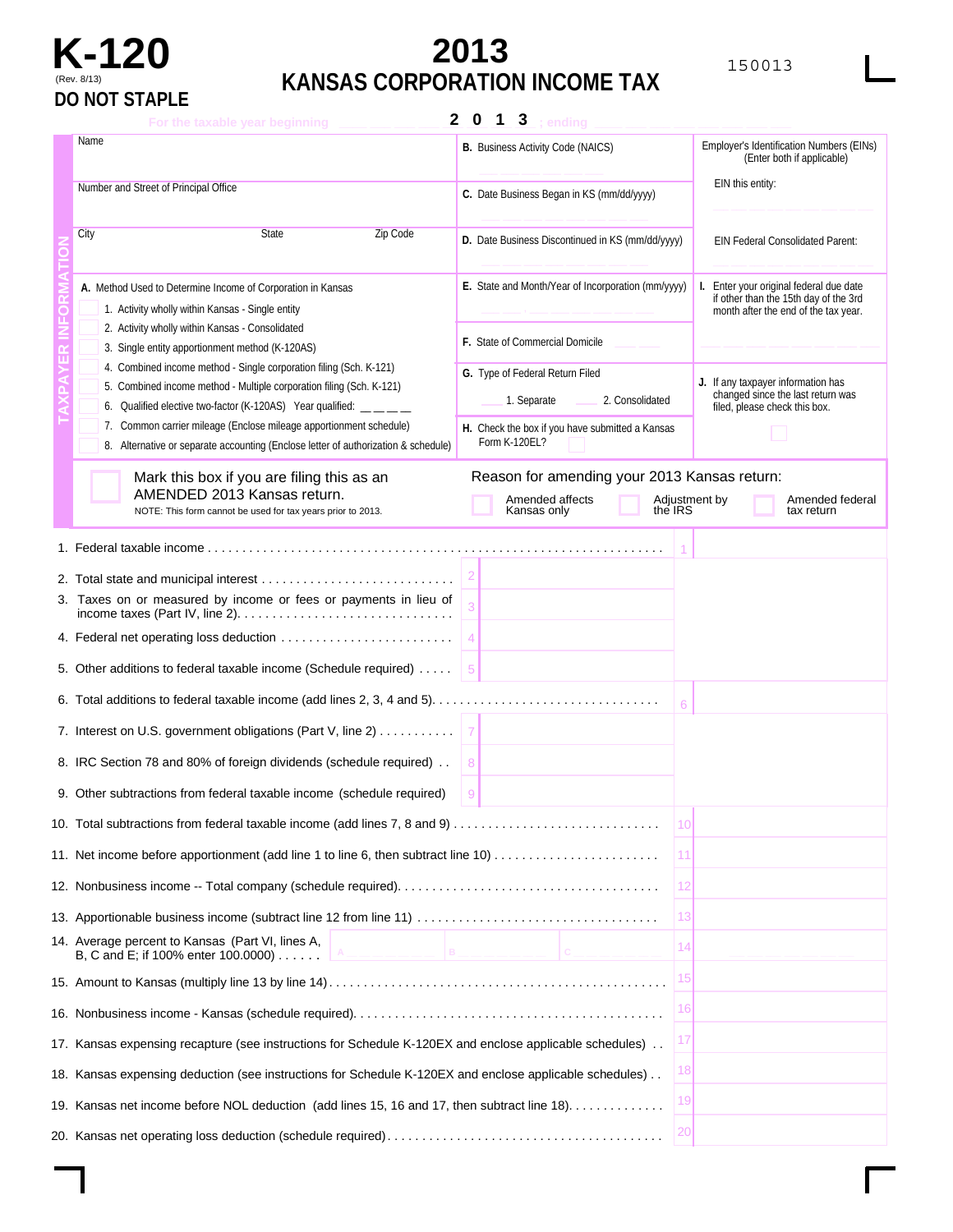#### 150113

| 21. Combined report (Schedule K-121) or alternative/separate accounting income (separate schedule).                     | 21 |                                                      |
|-------------------------------------------------------------------------------------------------------------------------|----|------------------------------------------------------|
| 22. Kansas taxable income (subtract line 20 from line 19 or enter line 21, as applicable)                               | 22 |                                                      |
|                                                                                                                         |    |                                                      |
| 24                                                                                                                      |    |                                                      |
|                                                                                                                         | 25 |                                                      |
| 26. Total nonrefundable credits (Part I, line 27; cannot exceed amount on line 25)                                      | 26 |                                                      |
|                                                                                                                         | 27 |                                                      |
| 28. Estimated tax paid and amount credited forward (Part II, line 4)<br>28                                              |    | If this is your ORIGINAL                             |
| 29. Other tax payments (enclose separate schedule and any applicable<br>29                                              |    | Kansas return,<br>skip<br>lines $32$ and $33$<br>and |
|                                                                                                                         |    | continue to line 34.                                 |
| 31. Total of all other refundable credits (Part I, line 34).<br>31                                                      |    | If this is your AMENDED                              |
| 32. Payment remitted with original return; see instructions<br> 32                                                      |    | Kansas return, complete<br>lines 32 and 33 before    |
| 33. Overpayment from original return (this figure is a subtraction;                                                     |    | continuing to line 34.                               |
| 34. Total prepaid credits (add lines 28 through 32 and subtract line 33)                                                | 34 |                                                      |
|                                                                                                                         | 35 |                                                      |
| 36                                                                                                                      |    |                                                      |
|                                                                                                                         |    |                                                      |
| 38. Estimated tax penalty<br> 38<br>If annualizing to compute penalty, check this box $\Box$                            |    |                                                      |
| 39. Total tax, interest & penalty due (add lines 35 through 38). Complete Form K-120V and enclose it with your payment. | 39 |                                                      |
|                                                                                                                         | 40 |                                                      |
|                                                                                                                         | 41 |                                                      |
| 42. CREDIT FORWARD. Enter the amount of line 40 (original return only) you wish to be applied to 2014                   | 42 |                                                      |
|                                                                                                                         |    |                                                      |

I authorize the Director of Taxation or the Director's designee to discuss my K-120 and enclosures with my preparer.

I declare under the penalties of perjury that to the best of my knowledge this is a true, correct, and complete return.

| sign<br>here | Signature of officer                                                                | Title                           | Date |
|--------------|-------------------------------------------------------------------------------------|---------------------------------|------|
|              | Individual or firm signature of preparer                                            | <b>Address and Phone Number</b> | Date |
|              | Tax preparer's EIN (Employer Identification Number) or SSN (Social Security Number) |                                 |      |
|              | . <i>.</i><br>_____                                                                 | .                               |      |

**NOTE: You are not required to send a copy of your entire federal return. See instructions for the list of federal forms required to accompany the state return.**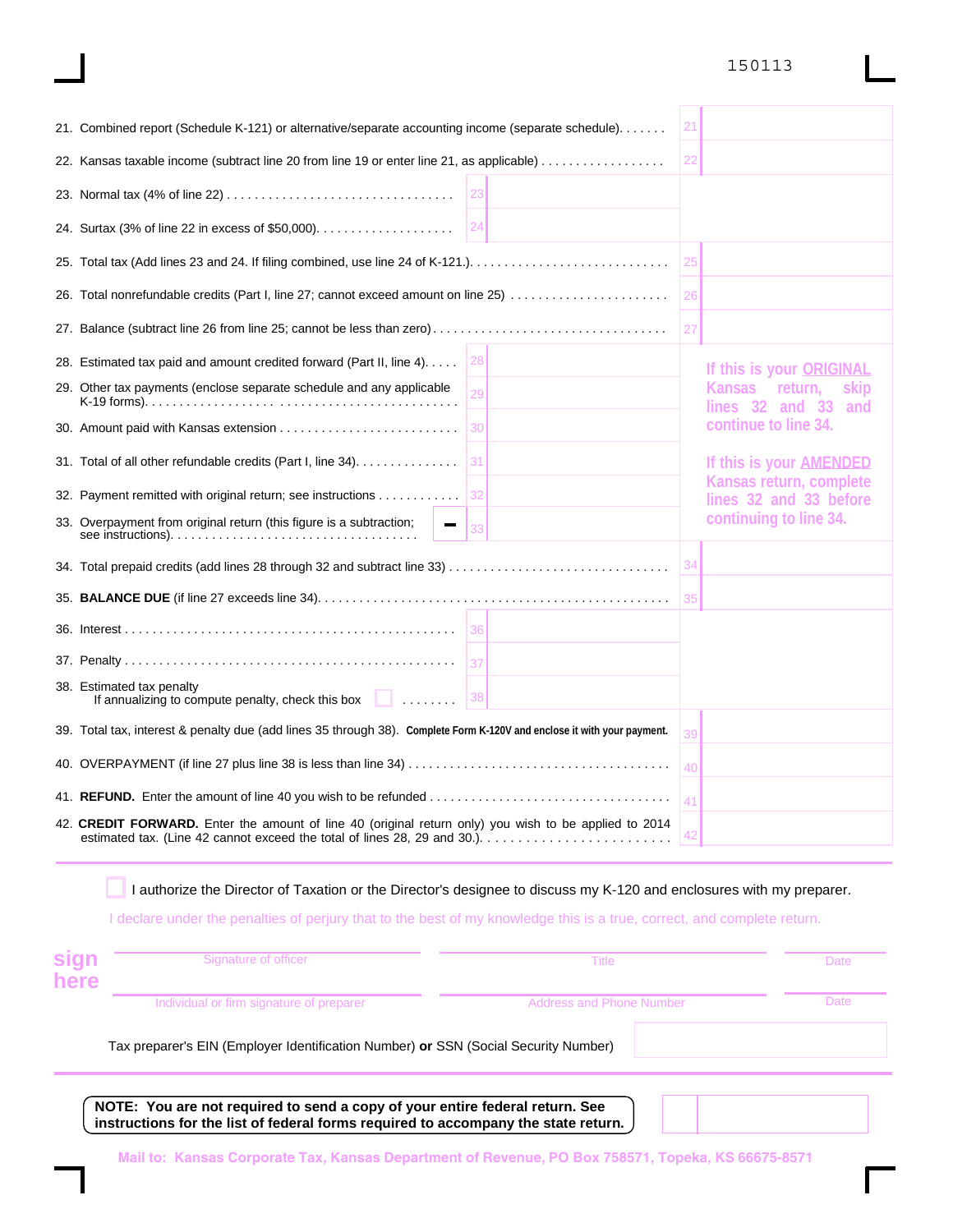### **PART I - NONREFUNDABLE AND REFUNDABLE CREDITS (see instructions)**

| 1.  |                                                                                                   |
|-----|---------------------------------------------------------------------------------------------------|
| 2.  |                                                                                                   |
| З.  | Business and Job Development Credit -- for carry forward use only (Enclose Schedule K-34)         |
| 4.  |                                                                                                   |
| 5.  |                                                                                                   |
| 6.  |                                                                                                   |
| 7.  |                                                                                                   |
| 8.  |                                                                                                   |
| 9.  |                                                                                                   |
| 10. |                                                                                                   |
| 11. |                                                                                                   |
| 12. |                                                                                                   |
| 13. |                                                                                                   |
| 14. |                                                                                                   |
| 15. | Law Enforcement Training Center Credit -- for carry forward use only (Enclose Schedule K-72)      |
| 16. |                                                                                                   |
| 17. |                                                                                                   |
| 18. |                                                                                                   |
| 19. |                                                                                                   |
| 20. |                                                                                                   |
| 21. |                                                                                                   |
| 22. | Storage and Blending Equipment Credit -- for carry forward use only (Enclose Schedule K-82).      |
| 23. | Electric Cogeneration Facility Credit -- for carry forward use only (Enclose Schedule K-83).      |
| 24. |                                                                                                   |
| 25. | Declared Disaster Capital Investment Credit -- for carry forward use only (Enclose Schedule K-87) |
| 26. |                                                                                                   |
| 27. | Total nonrefundable credits (Add lines 1 through 26. Enter total here and on line 26, page 2).    |

| 28. |                                                                                             |
|-----|---------------------------------------------------------------------------------------------|
|     |                                                                                             |
|     |                                                                                             |
|     |                                                                                             |
| 32. |                                                                                             |
|     |                                                                                             |
| 34. | Total refundable credits (Add lines 28 through 33. Enter total here and on line 31, page 2) |
|     |                                                                                             |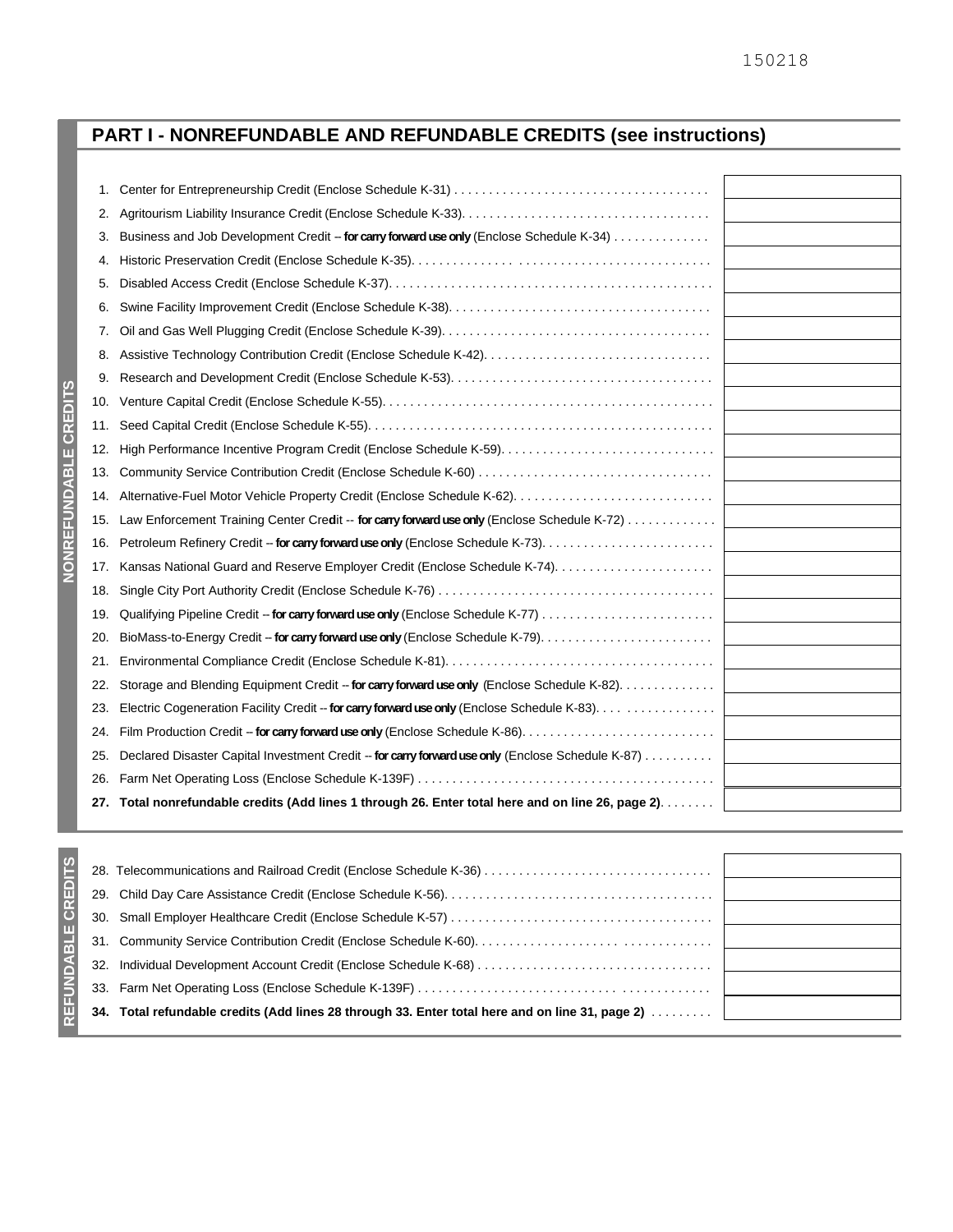#### **PART II - ADDITIONAL INFORMATION**

| 1. Did the corporation file a <b>Kansas</b> Income Tax return under the same |     |  |
|------------------------------------------------------------------------------|-----|--|
| name for the preceding year? Yes                                             | No. |  |
| If "no", enter previous name and EIN.                                        |     |  |

2. Enter the address of the corporation's principal location in Kansas.

3. The corporation's books are in care of:

Address

Telephone \_\_\_\_\_

4. List **each** estimated tax payment and credit forward amount claimed on this return.

| Date | Amount | Date | Amount |
|------|--------|------|--------|
|      |        |      |        |
|      |        |      |        |
|      |        |      |        |

5. Has your corporation been involved in any reorganization during the period covered by this return? \_\_\_\_\_ Yes \_\_\_\_\_ No If "yes", enclose a detailed explanation.

- 6. If this is a final return for Kansas, state the reason. If the corporation was liquidated or dissolved, state the IRC section under which the corporation was liquidated.
- 7. If your federal taxable income has been redetermined for any prior years that have not previously been reported to Kansas, check the applicable box(es) below and state the calendar, fiscal, or short period year ending date. You are required to submit, **under separate cover**, the federal Forms 1139, 1120X, or Revenue Agent's Report along with the Kansas amended return.

Revenue Agent's Report **Net Operating Loss** 

Amended Return

150318

| Years ended |  |
|-------------|--|

- 8. If you are registered with the Kansas Department of Revenue under any other Kansas tax act, enter all registration or license numbers on the applicable line.
	- a. Sales Tax
	- b. Compensating Use Tax
	- c. Withholding Tax
	- d. Other (specify)

#### **PART III - AFFILIATED CORPORATIONS DOING BUSINESS IN KANSAS**

| Name of Corporation                                    | Employer ID Number |
|--------------------------------------------------------|--------------------|
|                                                        |                    |
|                                                        |                    |
|                                                        |                    |
| (Enclose a separate sheet for additional corporations) |                    |

#### **PART IV - SCHEDULE OF TAXES**

(Include those taxes deducted on line 17 of the federal return. See instructions.)

1. Taxes on or measured by income or fees or payments in lieu of income taxes (include federal environmental tax; itemize).

| . |  |
|---|--|
|   |  |
|   |  |
|   |  |
|   |  |
|   |  |

#### **PART V - SCHEDULE OF INTEREST INCOME**

(Include the interest from line 5 of the federal return)

1. U.S. interest income (describe type):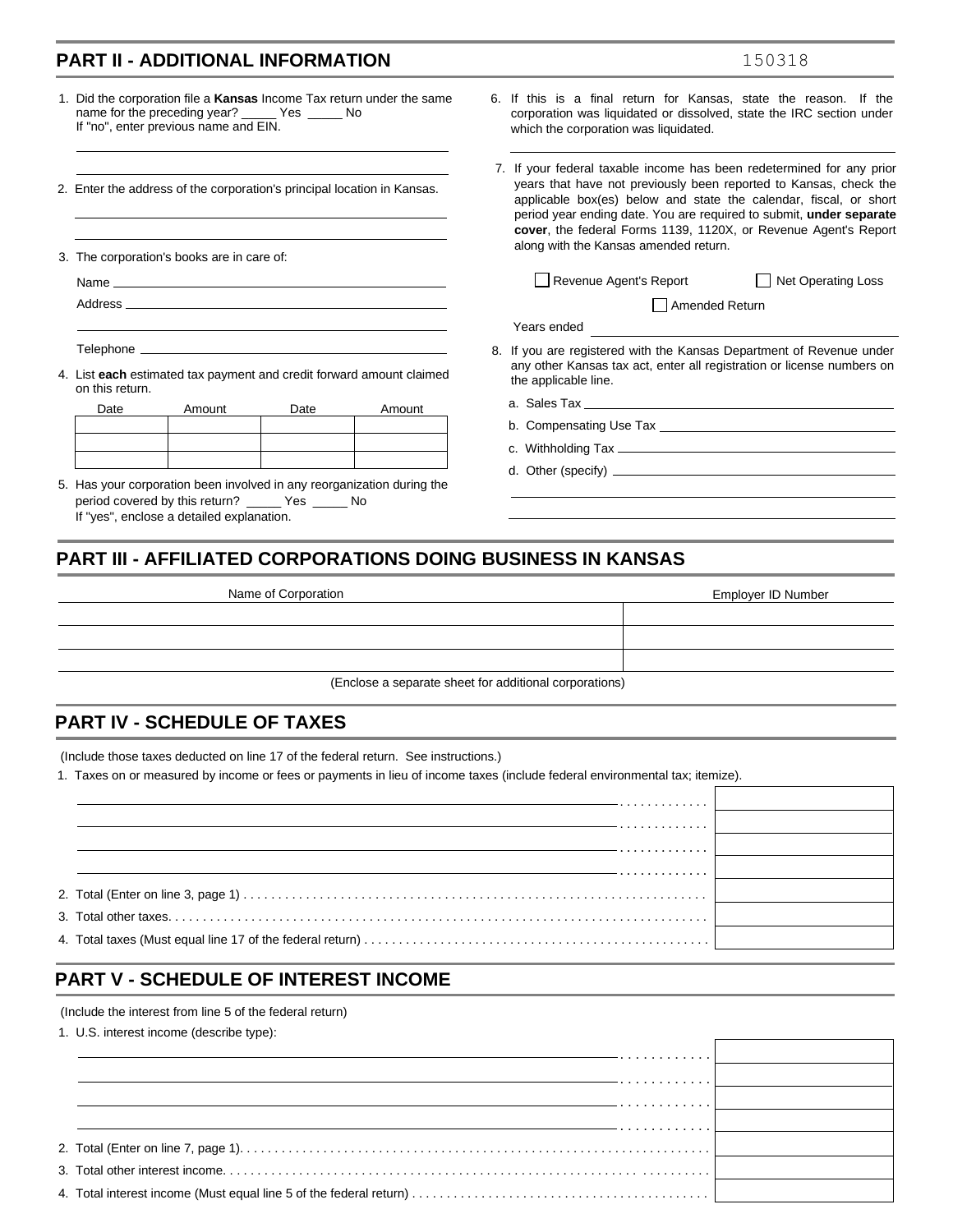

# **K-120AS KANSAS Corporation Apportionment Schedule**

**FOR USE BY CORPORATIONS APPORTIONING INCOME (Corporations using the combined income method must use Schedule K-121)** 

For the taxable year beginning  $\frac{1}{2}$  \_\_\_ \_\_ \_\_ \_\_ \_ \_ \_ \_ 2 \_ 0  $\,\,\,$  1  $\,\,\,$  3  $\,\,$  ; ending \_\_\_ \_\_ \_\_ \_\_ \_\_ \_\_ \_\_ \_\_ \_\_ \_\_ \_\_

Name as shown on Form K-120 **Employer Identification Number (EIN)** Employer Identification Number (EIN)

#### **PART VI - APPORTIONMENT FORMULA**

|          | A. Property                                                                                                                                                 | <b>WITHIN KANSAS</b> |                | <b>TOTAL COMPANY</b> |                      |                                                  |      |
|----------|-------------------------------------------------------------------------------------------------------------------------------------------------------------|----------------------|----------------|----------------------|----------------------|--------------------------------------------------|------|
|          | (1) Value of owned real and tangible personal<br>property used in the business at original cost                                                             | Beginning<br>of Year | End<br>of Year | Beginning<br>of Year | End<br>of Year       | <b>PERCENT</b><br><b>WITHIN</b><br><b>KANSAS</b> |      |
|          |                                                                                                                                                             |                      |                |                      |                      |                                                  |      |
|          |                                                                                                                                                             |                      |                |                      |                      |                                                  |      |
|          |                                                                                                                                                             |                      |                |                      |                      |                                                  |      |
|          | Other tangible assets (Enclose schedule).                                                                                                                   |                      |                |                      |                      |                                                  |      |
|          |                                                                                                                                                             |                      |                |                      |                      |                                                  |      |
|          |                                                                                                                                                             |                      |                |                      |                      |                                                  |      |
|          |                                                                                                                                                             |                      |                |                      |                      |                                                  |      |
|          | Average owned property (Beg. + End $\div$ 2)<br>2) Net annual rented property. Multiplied by 8                                                              |                      |                |                      |                      |                                                  |      |
|          | TOTAL PROPERTY (Enter on line 14A, page 1)                                                                                                                  |                      |                |                      |                      | Α                                                | %    |
|          |                                                                                                                                                             |                      |                |                      |                      |                                                  |      |
|          | B. Payroll (Those corporations qualified and utilizing the elective two-factor formula must complete<br>this area only during the first year of qualifying) |                      |                | <b>Within Kansas</b> | <b>Total Company</b> |                                                  |      |
|          |                                                                                                                                                             |                      |                |                      |                      |                                                  |      |
|          |                                                                                                                                                             |                      |                |                      |                      |                                                  |      |
|          |                                                                                                                                                             |                      |                |                      |                      |                                                  |      |
|          |                                                                                                                                                             |                      |                |                      |                      |                                                  |      |
|          |                                                                                                                                                             |                      |                |                      |                      |                                                  |      |
|          | TOTAL PAYROLL (Enter on line 14B, page 1) (If qualified and utilizing the elective                                                                          |                      |                |                      |                      |                                                  |      |
|          |                                                                                                                                                             |                      |                |                      |                      | В                                                | %    |
|          |                                                                                                                                                             |                      |                |                      |                      |                                                  |      |
|          |                                                                                                                                                             |                      |                |                      |                      |                                                  |      |
|          | (1) Sales delivered or shipped to purchasers in Kansas:                                                                                                     |                      |                |                      |                      |                                                  |      |
|          |                                                                                                                                                             |                      |                |                      |                      |                                                  |      |
|          |                                                                                                                                                             |                      |                |                      |                      |                                                  |      |
|          | (2) Sales shipped from Kansas to:                                                                                                                           |                      |                |                      |                      |                                                  |      |
|          |                                                                                                                                                             |                      |                |                      |                      |                                                  |      |
|          | (b) Purchasers in a state where the taxpayer would not be taxable (e.g., under federal                                                                      |                      |                |                      |                      |                                                  |      |
|          |                                                                                                                                                             |                      |                |                      |                      |                                                  |      |
|          |                                                                                                                                                             |                      |                |                      |                      |                                                  |      |
|          |                                                                                                                                                             |                      |                |                      |                      |                                                  |      |
|          |                                                                                                                                                             |                      |                |                      |                      |                                                  |      |
|          |                                                                                                                                                             |                      |                |                      |                      |                                                  |      |
|          |                                                                                                                                                             |                      |                |                      |                      |                                                  |      |
|          |                                                                                                                                                             |                      |                |                      |                      |                                                  |      |
|          |                                                                                                                                                             |                      |                |                      |                      |                                                  |      |
|          |                                                                                                                                                             |                      |                |                      |                      | C                                                | $\%$ |
|          |                                                                                                                                                             |                      |                |                      |                      |                                                  |      |
| $D(1)$ . |                                                                                                                                                             |                      |                |                      |                      | D(1)                                             | %    |
| $D(2)$ . |                                                                                                                                                             |                      |                |                      |                      | D(2)                                             | $\%$ |
| Е.       | Average percent of either D(1) or D(2), whichever is applicable (Enter on line 14, page 1)                                                                  |                      |                |                      |                      | Ε                                                | $\%$ |

150418